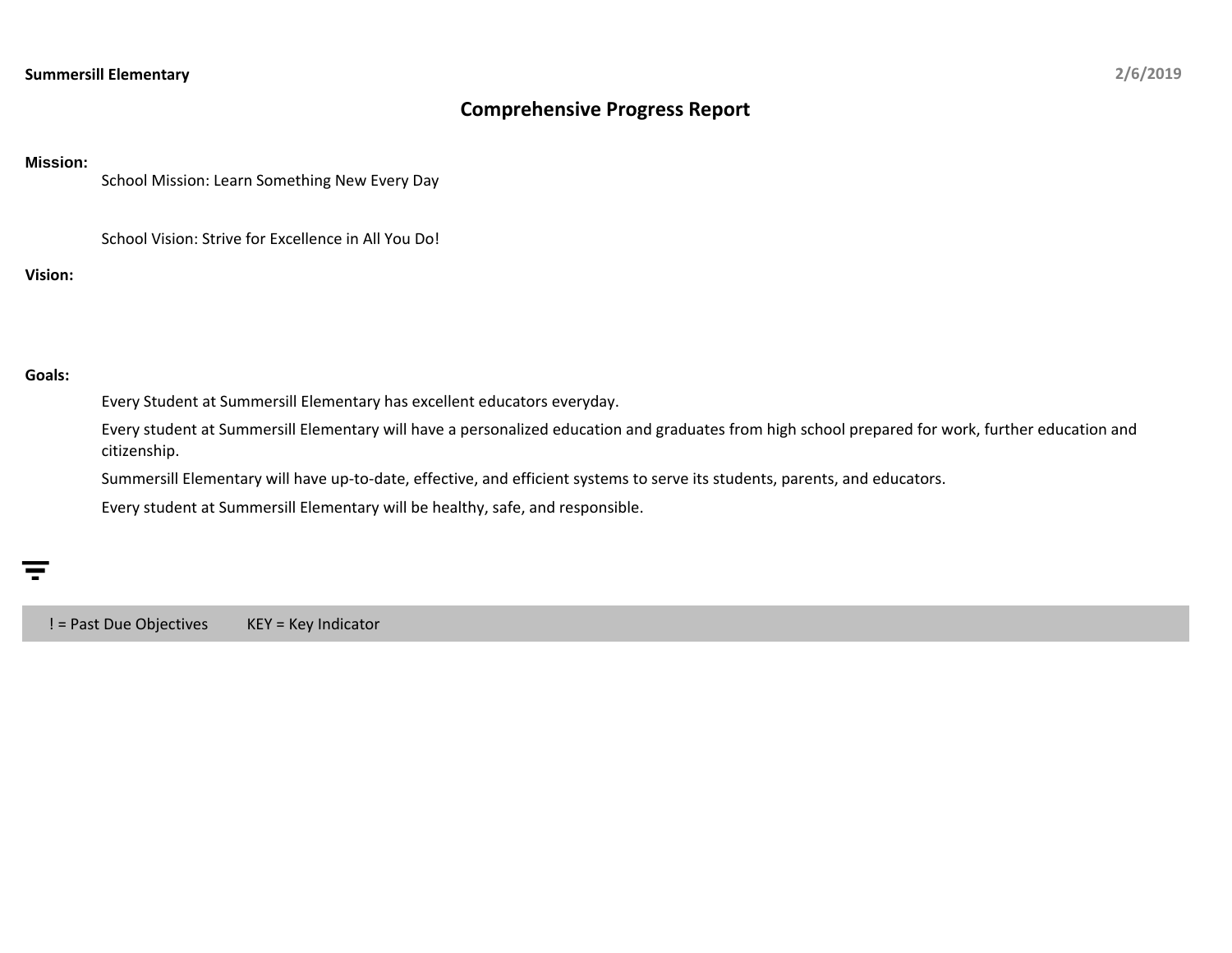|                                            | <b>Core Function:</b>      |       | <b>Dimension A - Instructional Excellence and Alignment</b>                                                                                                                                                                                                                                                                                                                                                                                                                                                                      |                                   |                      |                    |
|--------------------------------------------|----------------------------|-------|----------------------------------------------------------------------------------------------------------------------------------------------------------------------------------------------------------------------------------------------------------------------------------------------------------------------------------------------------------------------------------------------------------------------------------------------------------------------------------------------------------------------------------|-----------------------------------|----------------------|--------------------|
|                                            | <b>Effective Practice:</b> |       | <b>High expectations for all staff and students</b>                                                                                                                                                                                                                                                                                                                                                                                                                                                                              |                                   |                      |                    |
|                                            | <b>KEY</b>                 | A1.07 | ALL teachers employ effective classroom management and reinforce<br>classroom rules and procedures by positively teaching them.(5088)                                                                                                                                                                                                                                                                                                                                                                                            | Implementation<br><b>Status</b>   | <b>Assigned To</b>   | <b>Target Date</b> |
| <b>Initial Assessment:</b>                 |                            |       | Teachers and Teacher Assistants will use a school-wide behavior and<br>incident tracking system which maintains minor and major incidents.                                                                                                                                                                                                                                                                                                                                                                                       | Limited Development<br>11/03/2018 |                      |                    |
| <b>How it will look</b><br>when fully met: |                            |       | BY June 10, 2019 all staff members will be able to enter a referral and<br>know how to analyze discipline data in order to prepare strategies to<br>increase student achievement and acceptable behavior.<br>June 2020 is the target date for this goal because we need to be able to<br>look at data for a minimum of two years to assess the effectiveness of<br>the program. Teachers will be able to look at data and make<br>adjustments during the 2 year time frame.<br>Evidences-2 years of Discipline Data, Parent logs |                                   | <b>Jerome Gidrey</b> | 06/10/2020         |
| <b>Actions</b>                             |                            |       |                                                                                                                                                                                                                                                                                                                                                                                                                                                                                                                                  | 0 of 1 $(0%)$                     |                      |                    |
|                                            |                            |       | 11/22/18 Provide PD for all staff members on classroom behavior recording and<br>the levels of discipline to establish consistency school-wide.                                                                                                                                                                                                                                                                                                                                                                                  |                                   | Jerome Gidrey        | 06/15/2019         |
|                                            |                            |       | Notes: Teachers will be trained in PLCs throughout the year and PLC minutes<br>will be used as evidence. Other staff will be individually trained.                                                                                                                                                                                                                                                                                                                                                                               |                                   |                      |                    |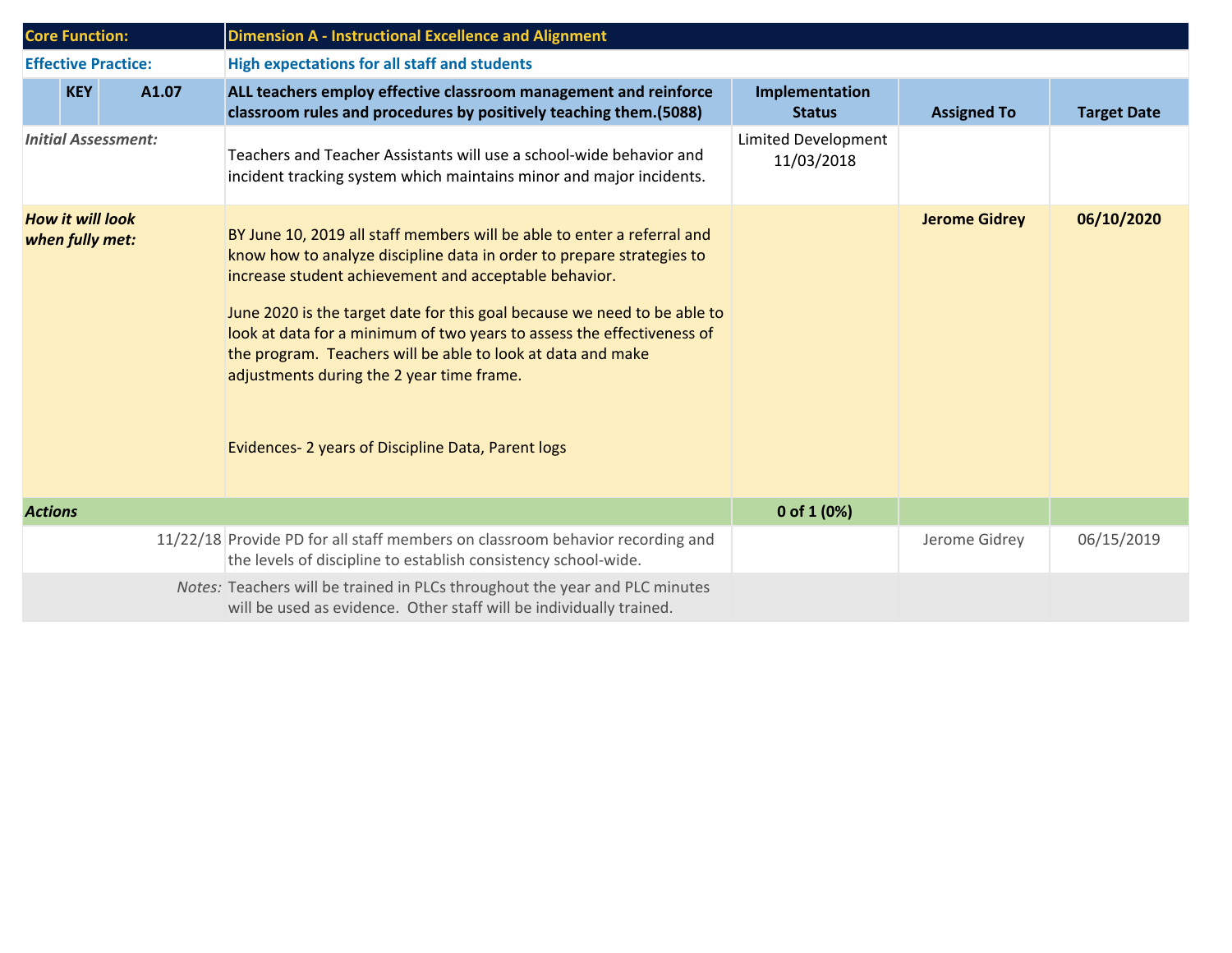|                                            | <b>Core Function:</b> |                            | <b>Dimension A - Instructional Excellence and Alignment</b>                                                                                                                                                                                                                                                                                                                                                                                         |                                   |                      |                    |
|--------------------------------------------|-----------------------|----------------------------|-----------------------------------------------------------------------------------------------------------------------------------------------------------------------------------------------------------------------------------------------------------------------------------------------------------------------------------------------------------------------------------------------------------------------------------------------------|-----------------------------------|----------------------|--------------------|
|                                            |                       | <b>Effective Practice:</b> | <b>Curriculum and instructional alignment</b>                                                                                                                                                                                                                                                                                                                                                                                                       |                                   |                      |                    |
|                                            | <b>KEY</b>            | A2.04                      | Instructional Teams develop standards-aligned units of instruction for<br>each subject and grade level.(5094)                                                                                                                                                                                                                                                                                                                                       | Implementation<br><b>Status</b>   | <b>Assigned To</b>   | <b>Target Date</b> |
| <b>Initial Assessment:</b>                 |                       |                            | Our teachers attend weekly PLC meetings and are comfortable<br>discussing resources and strategies for increasing student<br>achievement. The staff is in the process of being introduced to Data<br>Teams and will spend the year learning about the advantages of data<br>teams and how this format will help with student success.                                                                                                               | Limited Development<br>10/12/2018 |                      |                    |
| <b>How it will look</b><br>when fully met: |                       |                            | Teachers will be able to plan lessons which are aligned with the North<br>Carolina standards and are developed to reach the many needs of each<br>individual student. Teachers collaboratively plan units of instruction<br>which offer diverse learning for all students, regardless of their learning<br>styles or academic abilities.<br>Evidences-PLC minutes, Lesson Plans, TIPS planning documentation,<br>READY/iReady training and updates, |                                   | <b>Jerome Gidrey</b> | 06/10/2019         |
| <b>Actions</b>                             |                       |                            |                                                                                                                                                                                                                                                                                                                                                                                                                                                     | 0 of 3 $(0%)$                     |                      |                    |
|                                            |                       |                            | 11/20/18 The teachers will attend professional development on the instructional<br>framework for Onslow County Schools and begin to work on<br>implementation of the framework and the layers which define its<br>depth.                                                                                                                                                                                                                            |                                   | Jerome Gidrey        | 06/15/2019         |
|                                            |                       |                            | Notes: READY/IREADY PD, AVID training, Data Teams training, Unpacking<br>efforts, Priority standards PD, are all part of the IF structure.                                                                                                                                                                                                                                                                                                          |                                   |                      |                    |
|                                            |                       |                            | 11/20/18 Classroom teachers will attend professional development and weekly<br>professional learning communities to learn more about analyzing and<br>using data and to receive coaching in instructional strategies.                                                                                                                                                                                                                               |                                   | Jerome Gidrey        | 06/15/2019         |
|                                            |                       |                            | Notes: By June 2019, 80% of the classroom teachers will have completed the<br>OCS instructional framework and have clear indications as to how to<br>implement the framework                                                                                                                                                                                                                                                                        |                                   |                      |                    |
|                                            |                       |                            | 10/29/18 Teachers will submit lesson plans which are dedicated to the alignment<br>of our new math curriculum and the district's instructional framework.                                                                                                                                                                                                                                                                                           |                                   | Lauren Simpson       | 06/16/2019         |
|                                            |                       | Notes:                     |                                                                                                                                                                                                                                                                                                                                                                                                                                                     |                                   |                      |                    |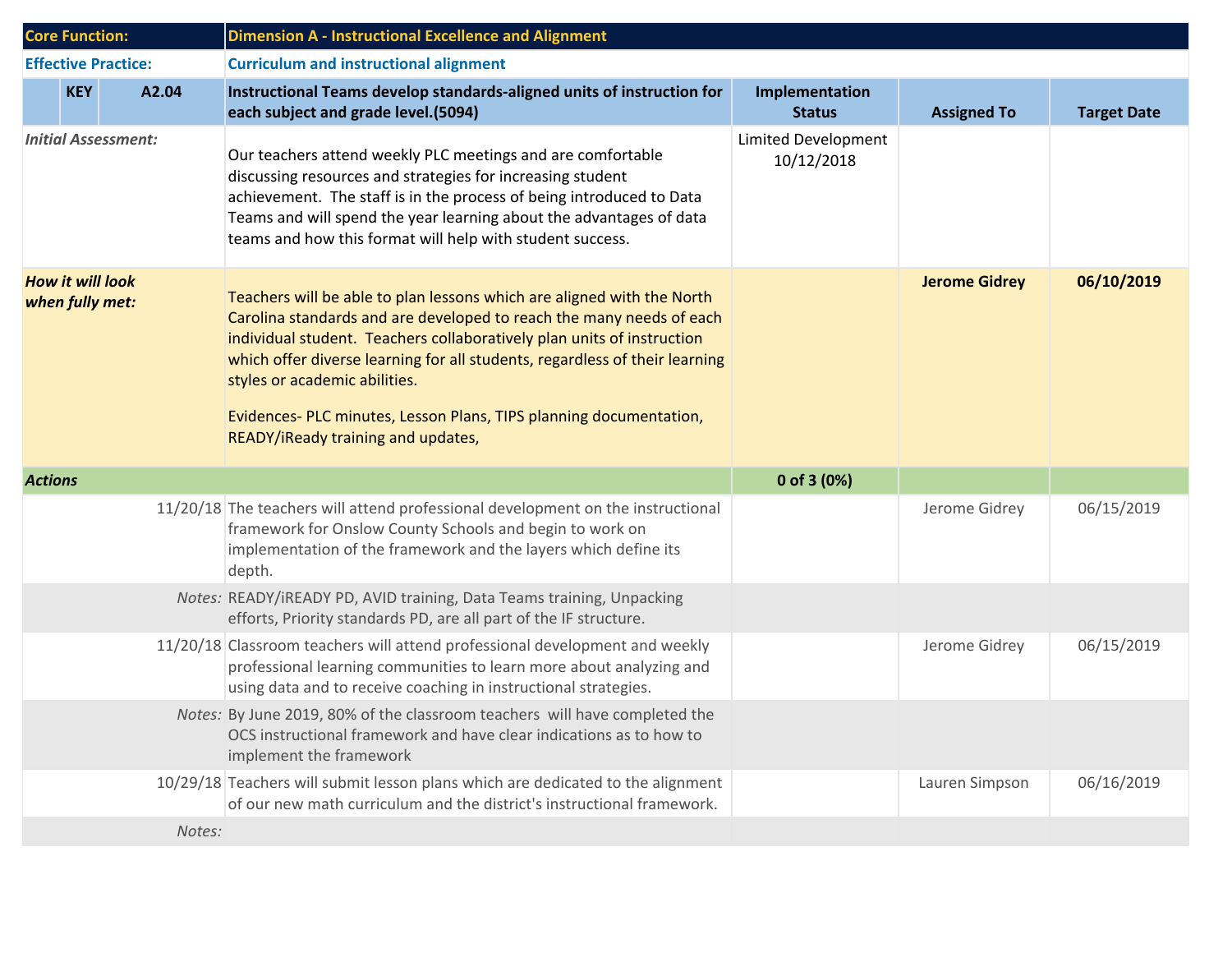|                                            | <b>Core Function:</b>      |       | <b>Dimension A - Instructional Excellence and Alignment</b>                                                                                                                                                                                                                                                |                                          |                       |                    |
|--------------------------------------------|----------------------------|-------|------------------------------------------------------------------------------------------------------------------------------------------------------------------------------------------------------------------------------------------------------------------------------------------------------------|------------------------------------------|-----------------------|--------------------|
|                                            | <b>Effective Practice:</b> |       | Data analysis and instructional planning                                                                                                                                                                                                                                                                   |                                          |                       |                    |
|                                            |                            | A3.07 | Instructional teams and teachers use fine-grained data to design for<br>each student a learning path tailored to that student's prior learning,<br>personal interests, and aspirations.(5116)                                                                                                              | Implementation<br><b>Status</b>          | <b>Assigned To</b>    | <b>Target Date</b> |
| <b>Initial Assessment:</b>                 |                            |       | The staff is very familiar with the team planning concept, but are fairly<br>new in the data teams process. Teachers have been scheduled for<br>data teams professional development and they are in the beginning<br>stages of data team documentation collection and analyzing.                           | <b>Limited Development</b><br>10/29/2018 |                       |                    |
| <b>How it will look</b><br>when fully met: |                            |       | Evidences-TIPS Forms, PLC minutes, Data Teams Templates, Data<br><b>Teams Professional Development Rosters</b>                                                                                                                                                                                             |                                          | <b>Lauren Simpson</b> | 06/10/2019         |
| <b>Actions</b>                             |                            |       |                                                                                                                                                                                                                                                                                                            | 0 of 2 (0%)                              |                       |                    |
|                                            |                            |       | 10/29/18 Teachers will continue to be trained in the Data Teams process and<br>begin to become more comfortable with the planning and analyzing<br>data.                                                                                                                                                   |                                          | Rochelle Curlee       | 06/10/2019         |
|                                            |                            |       | Notes: Data teams training will be monthly and will be delivered by the<br>previously trained data team leaders. The 3-5 math teachers will be<br>trained first and will have a good working knowledge of the data teams<br>process and will be able to analyze student data and work together in<br>PLCs. |                                          |                       |                    |
|                                            |                            |       | 11/22/18 Exceptional Needs staff will design lessons and goals which are tailored<br>to fit each individual student according to their IEP and personal<br>classroom observations.                                                                                                                         |                                          | Sara Breitfeller      | 06/15/2019         |
|                                            |                            |       | Notes: EC meeting minutes, PLCs meeting minutes, teacher observation notes,<br>READY/iReady training, and Instructional PD sign in sheets will all be<br>used as evidence.                                                                                                                                 |                                          |                       |                    |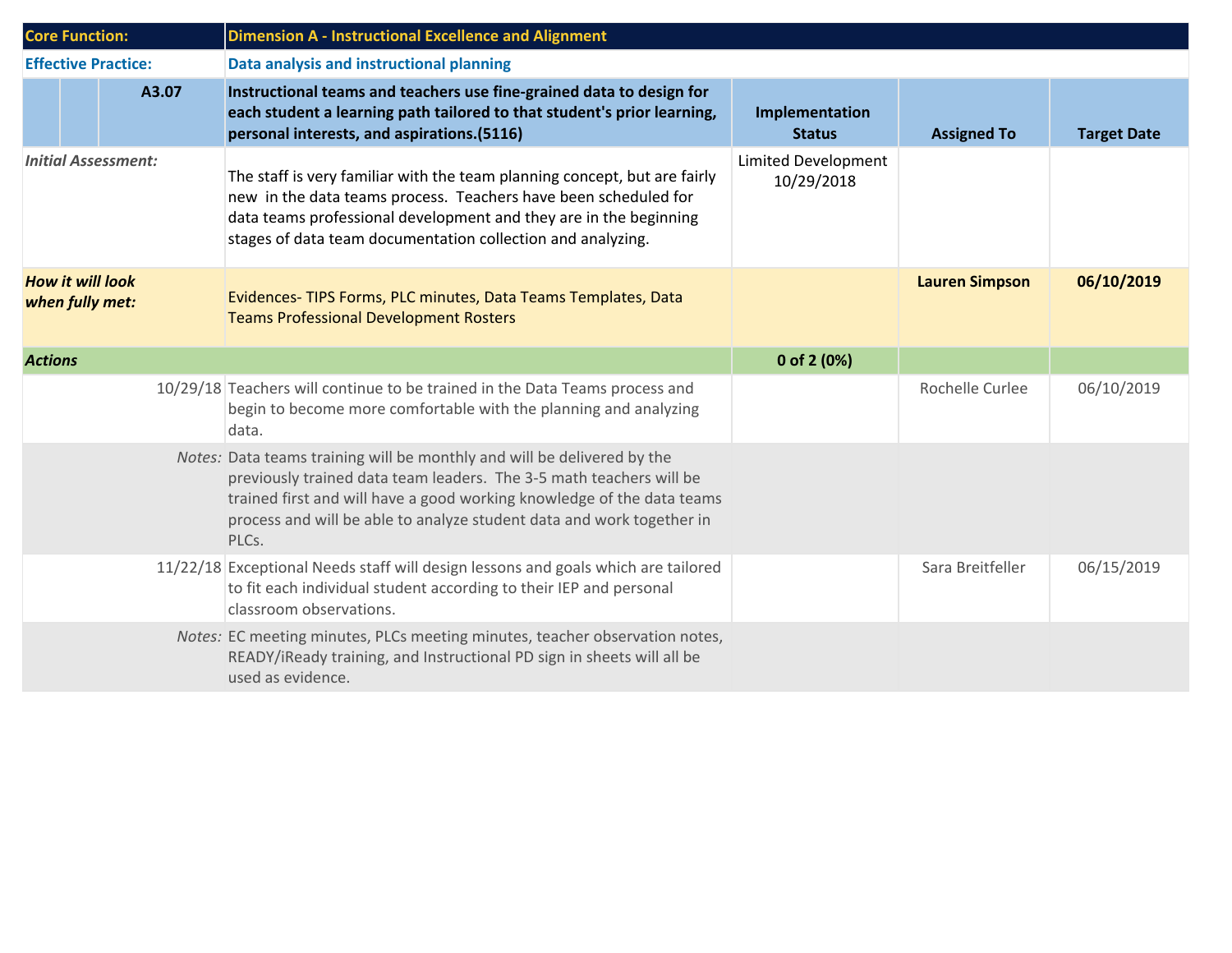| <b>Core Function:</b>                      |            |                            | <b>Dimension A - Instructional Excellence and Alignment</b>                                                                                                                                                                                                                                                                                                                                                                                                                                                                                                                                                                                 |                                          |                      |                    |
|--------------------------------------------|------------|----------------------------|---------------------------------------------------------------------------------------------------------------------------------------------------------------------------------------------------------------------------------------------------------------------------------------------------------------------------------------------------------------------------------------------------------------------------------------------------------------------------------------------------------------------------------------------------------------------------------------------------------------------------------------------|------------------------------------------|----------------------|--------------------|
|                                            |            | <b>Effective Practice:</b> | <b>Student support services</b>                                                                                                                                                                                                                                                                                                                                                                                                                                                                                                                                                                                                             |                                          |                      |                    |
|                                            | <b>KEY</b> | A4.01                      | The school implements a tiered instructional system that allows<br>teachers to deliver evidence-based instruction aligned with the<br>individual needs of students across all tiers.(5117)                                                                                                                                                                                                                                                                                                                                                                                                                                                  | Implementation<br><b>Status</b>          | <b>Assigned To</b>   | <b>Target Date</b> |
| <b>Initial Assessment:</b>                 |            |                            | A tiered level of support will be catered to address the needs of every<br>student at the school. The problem solving team meets frequently to<br>assess students and special emphasis needs to be directed to the tier 2<br>categorized students.                                                                                                                                                                                                                                                                                                                                                                                          | <b>Limited Development</b><br>10/29/2018 |                      |                    |
| <b>How it will look</b><br>when fully met: |            |                            | All classroom teachers will be able to refer, re-mediate, and service all<br>tier leveled students with assistance from instructional resources and<br>research-based strategies. The MTSS model will be used as<br>documentation for student success and further remediation efforts.<br>Evidences- MTSS Tier referrals, student rosters for remediation, TIPS<br>form                                                                                                                                                                                                                                                                     |                                          | <b>Jerome Gidrey</b> | 06/10/2019         |
| <b>Actions</b>                             |            |                            |                                                                                                                                                                                                                                                                                                                                                                                                                                                                                                                                                                                                                                             | 0 of 3 $(0%)$                            |                      |                    |
|                                            |            |                            | 10/29/18 Weekly referrals will be submitted to the problem-solving team for<br>further review. Teachers will be available to discuss strategies for tier<br>1, 2, & 3 students and will work closely with the team to achieve the<br>desired results.                                                                                                                                                                                                                                                                                                                                                                                       |                                          | Crystal Stevenson    | 06/10/2019         |
|                                            |            | Notes:                     |                                                                                                                                                                                                                                                                                                                                                                                                                                                                                                                                                                                                                                             |                                          |                      |                    |
|                                            |            |                            | 11/20/18 The Problem-Solving Team will form a master calendar to schedule<br>sessions with teachers, parents, and other educational professionals,<br>school psychologist, speech, administration, EC teachers, and others to<br>plan next steps in the educational process for struggling students.<br>MTSS practices require detailed planning and a proactive approach.<br>Teachers will be required to provide lesson samples, student work<br>samples, educational and behavioral charts and data, test scores,<br>classroom grades, and a variety of other useful resources to ensure<br>enough information is available to the team. |                                          | Julie Deming         | 06/15/2019         |
|                                            |            | Notes:                     |                                                                                                                                                                                                                                                                                                                                                                                                                                                                                                                                                                                                                                             |                                          |                      |                    |
|                                            |            |                            | 11/22/18 The problem solving team will use research, quality data, and<br>instructional strategies to advocate, and observations as they move<br>possible EC students through the MTSS process and possible referrals.                                                                                                                                                                                                                                                                                                                                                                                                                      |                                          | Sara Breitfeller     | 06/15/2019         |
|                                            |            | Notes:                     |                                                                                                                                                                                                                                                                                                                                                                                                                                                                                                                                                                                                                                             |                                          |                      |                    |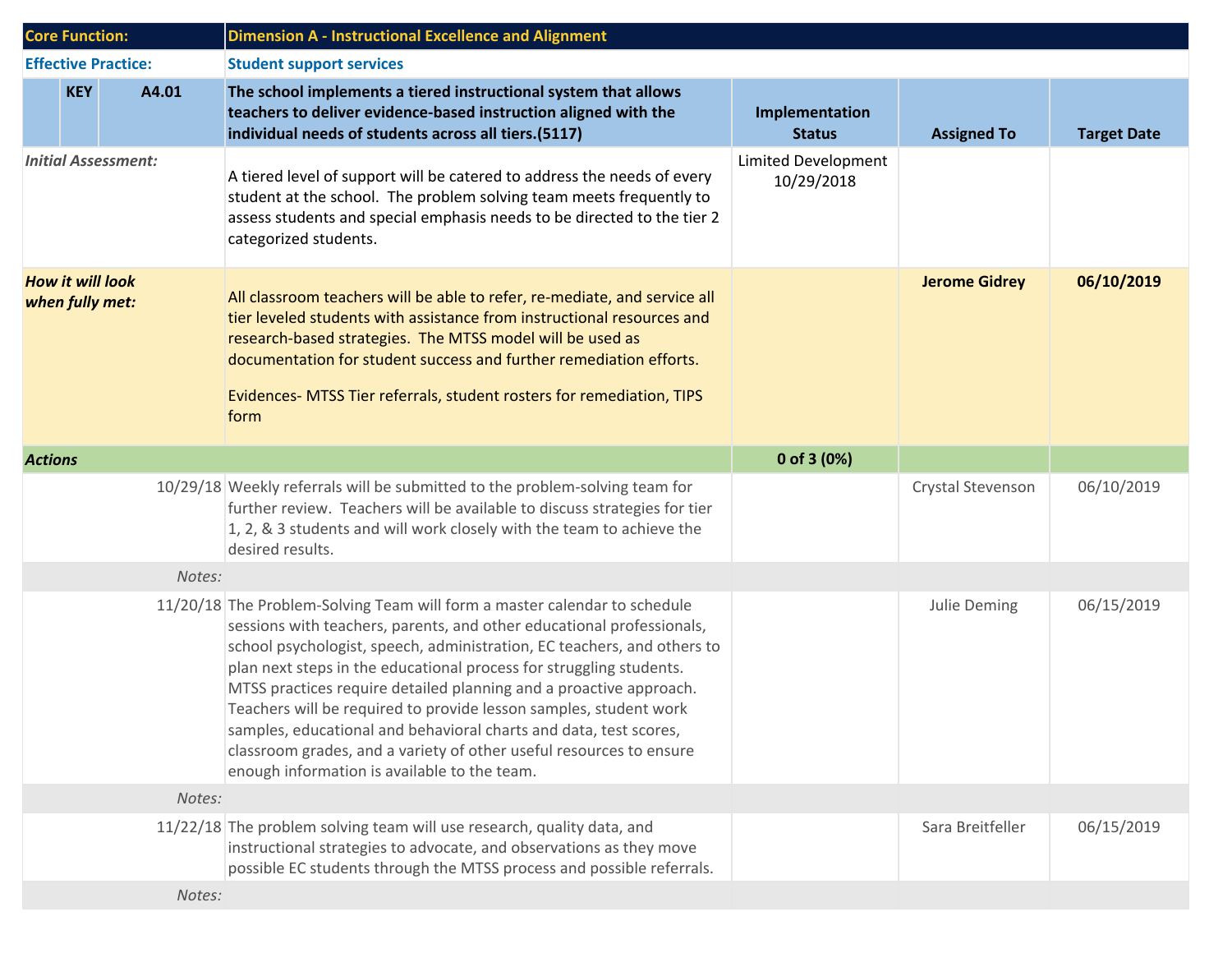|                                            | <b>KEY</b>            | A4.06                      | ALL teachers are attentive to students' emotional states, guide<br>students in managing their emotions, and arrange for supports and<br>interventions when necessary.(5124)                                                                                                                                                                                                                                         | Implementation<br><b>Status</b>          | <b>Assigned To</b>  | <b>Target Date</b> |
|--------------------------------------------|-----------------------|----------------------------|---------------------------------------------------------------------------------------------------------------------------------------------------------------------------------------------------------------------------------------------------------------------------------------------------------------------------------------------------------------------------------------------------------------------|------------------------------------------|---------------------|--------------------|
|                                            |                       | <b>Initial Assessment:</b> | All teachers work well with the school counselor to ensure the<br>emotional state of our students stay at the highest level.                                                                                                                                                                                                                                                                                        | <b>Full Implementation</b><br>11/25/2018 |                     |                    |
|                                            | <b>KEY</b>            | A4.16                      | The school develops and implements consistent, intentional, and on-<br>going plans to support student transitions for grade-to-grade and<br>level-to-level.(5134)                                                                                                                                                                                                                                                   | Implementation<br><b>Status</b>          | <b>Assigned To</b>  | <b>Target Date</b> |
| <b>Initial Assessment:</b>                 |                       |                            | Students have several opportunities to receive transitional assistance<br>throughout the elementary years. Each year is a transitional year, but<br>the pre-k to kindergarten, 2nd grade to 3rd grade, and 5th grade to<br>middle school are the most critical years for our students. Our<br>counselor and other support staff work closely with teachers and other<br>professionals to ensure smooth transitions. | Limited Development<br>11/25/2018        |                     |                    |
| <b>How it will look</b><br>when fully met: |                       |                            | When fully implemented, our school will provide a variety of resources<br>to assist in the many levels of transitions in the elementary setting;<br>grade to grade, Onslow County school to school, North Carolina school<br>to school, and state to state transitions.                                                                                                                                             |                                          | <b>Julie Deming</b> | 06/10/2019         |
| <b>Actions</b>                             |                       |                            |                                                                                                                                                                                                                                                                                                                                                                                                                     |                                          |                     |                    |
|                                            |                       |                            |                                                                                                                                                                                                                                                                                                                                                                                                                     |                                          |                     |                    |
|                                            |                       | Notes:                     |                                                                                                                                                                                                                                                                                                                                                                                                                     |                                          |                     |                    |
|                                            | <b>Core Function:</b> |                            | <b>Dimension B - Leadership Capacity</b>                                                                                                                                                                                                                                                                                                                                                                            |                                          |                     |                    |
|                                            |                       | <b>Effective Practice:</b> | <b>Strategic planning, mission, and vision</b>                                                                                                                                                                                                                                                                                                                                                                      |                                          |                     |                    |
|                                            | <b>KEY</b>            | <b>B1.01</b>               | The LEA has an LEA Support & Improvement Team.(5135)                                                                                                                                                                                                                                                                                                                                                                | Implementation<br><b>Status</b>          | <b>Assigned To</b>  | <b>Target Date</b> |
| <b>Initial Assessment:</b>                 |                       |                            | The school has an active School Improvement Team                                                                                                                                                                                                                                                                                                                                                                    | <b>Full Implementation</b><br>11/25/2018 |                     |                    |
|                                            | <b>KEY</b>            | <b>B1.03</b>               | A Leadership Team consisting of the principal, teachers who lead the<br>Instructional Teams, and other professional staff meets regularly (at<br>least twice a month) to review implementation of effective practices.<br>(5137)                                                                                                                                                                                    | Implementation<br><b>Status</b>          | <b>Assigned To</b>  | <b>Target Date</b> |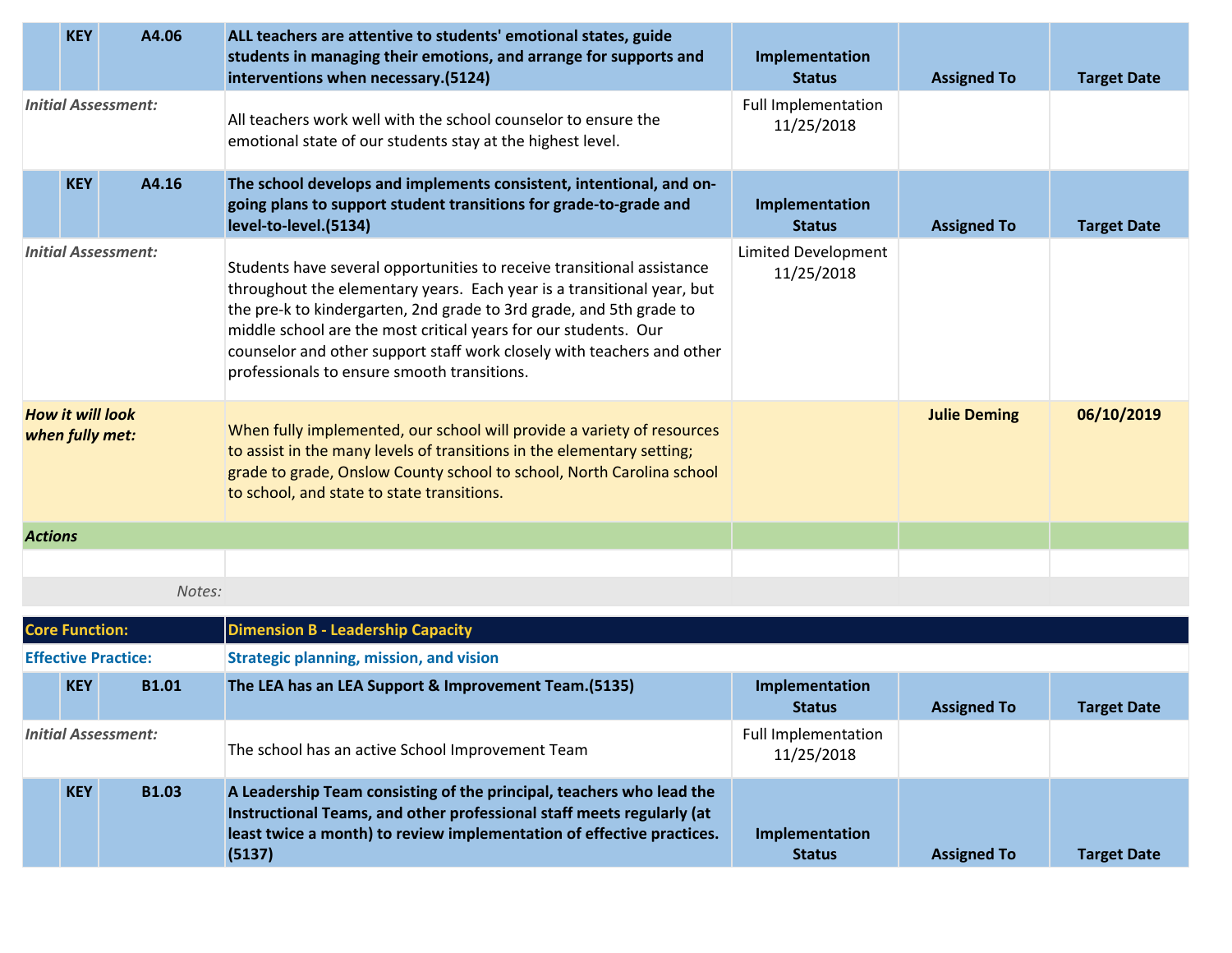| <b>Initial Assessment:</b>                 |              | The strategic planning team and problem-solving team meet at least<br>twice a month and the meetings are entered into the school calendar.<br>Both teams consist of administration, leader leaders, exceptional<br>children leaders, and members from other instructional support areas.<br>The staff meets as a whole at least monthly for PD, goal setting, and to<br>gather information.<br>Evidences-Staff agenda, meeting minutes, sign in rosters                                                               | <b>Full Implementation</b><br>11/03/2018 |                         |                    |  |  |  |  |
|--------------------------------------------|--------------|-----------------------------------------------------------------------------------------------------------------------------------------------------------------------------------------------------------------------------------------------------------------------------------------------------------------------------------------------------------------------------------------------------------------------------------------------------------------------------------------------------------------------|------------------------------------------|-------------------------|--------------------|--|--|--|--|
| <b>Core Function:</b>                      |              | <b>Dimension B - Leadership Capacity</b>                                                                                                                                                                                                                                                                                                                                                                                                                                                                              |                                          |                         |                    |  |  |  |  |
| <b>Effective Practice:</b>                 |              | <b>Distributed leadership and collaboration</b>                                                                                                                                                                                                                                                                                                                                                                                                                                                                       |                                          |                         |                    |  |  |  |  |
| <b>KEY</b>                                 | <b>B2.03</b> | The school has established a team structure among teachers with<br>specific duties and time for instructional planning.(5143)                                                                                                                                                                                                                                                                                                                                                                                         | Implementation<br><b>Status</b>          | <b>Assigned To</b>      | <b>Target Date</b> |  |  |  |  |
| <b>Initial Assessment:</b>                 |              | The Exceptional Needs teachers and EC support staff will meet bi-<br>weekly to evaluate the effectiveness of the current strategies for EC<br>students and their academic success. They will determine remediation<br>and enrichment activities which will assist in EC students' growth and<br>proficiency in reading and math. These meetings will be separate from<br>weekly scheduled EC meetings which focus on IEP goals, EC PD, and<br>other teacher led discussions.                                          | Limited Development<br>11/03/2018        |                         |                    |  |  |  |  |
| <b>How it will look</b><br>when fully met: |              | EC teachers, administration, EC support staff, and regular education<br>teacher will meet bi-weekly to discuss, and trouble shoot the<br>effectiveness of educational strategies being used in the resource and<br>inclusion classrooms. Participants will be able to develop remediation<br>and enrichment plans by analyzing educational & behavioral data,<br>collaborating with other educational professionals, and by using<br>instructional resources to enhance the education of all exceptional<br>children. |                                          | <b>Sara Breitfeller</b> | 06/10/2019         |  |  |  |  |
| <b>Actions</b>                             |              |                                                                                                                                                                                                                                                                                                                                                                                                                                                                                                                       | 0 of 1 (0%)                              |                         |                    |  |  |  |  |
|                                            |              | 11/25/18 A Bi-monthly roster of students who are behind academically will be<br>submitted to the EC Lead with strategies for increasing the students'<br>rate of success. EC teachers will discuss each student and develop<br>strategies to increase the possibility for success.                                                                                                                                                                                                                                    |                                          | Sara Breitfeller        | 06/15/2019         |  |  |  |  |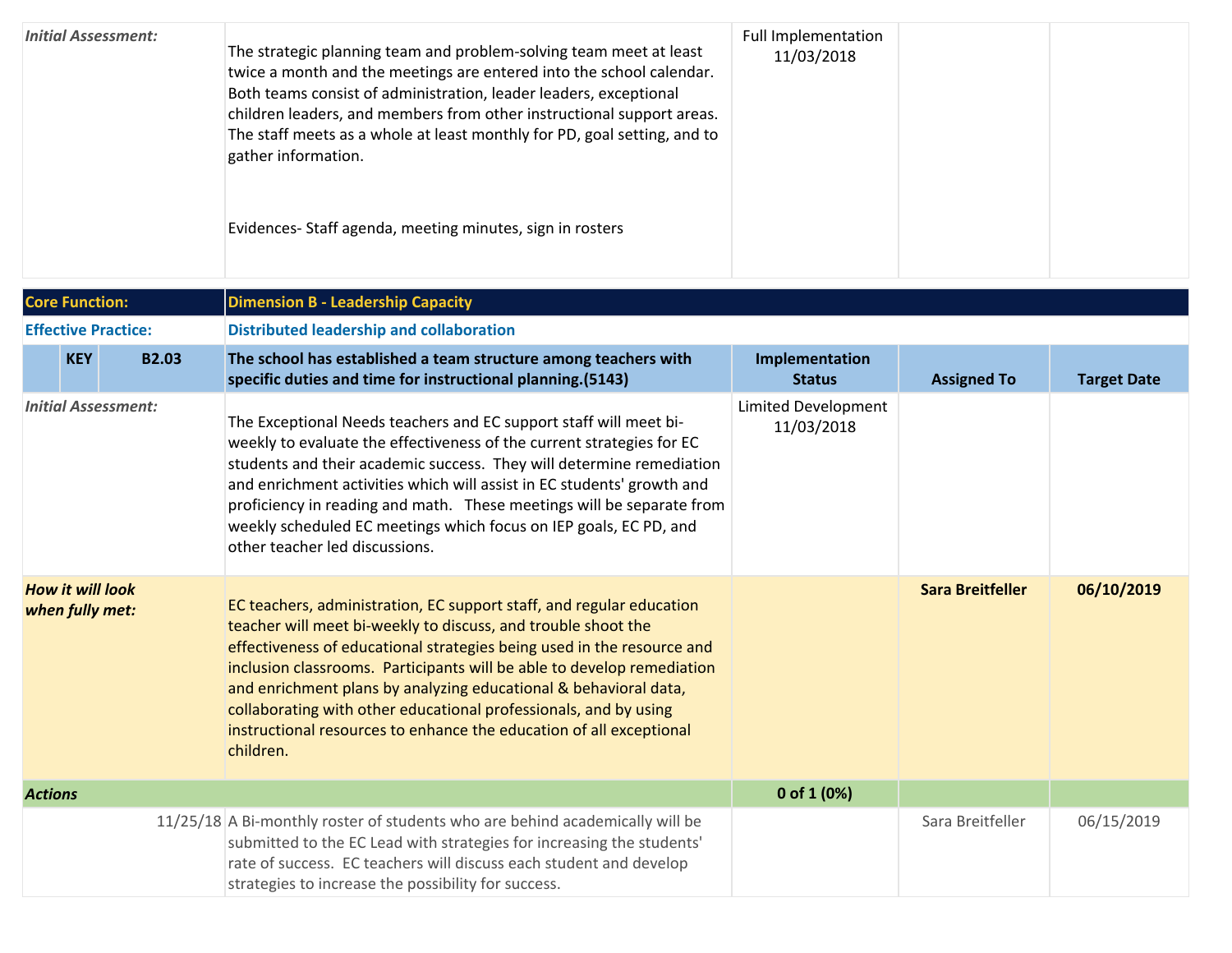|  | Notes: Meeting minutes, Teams Notes, student rosters will all be used as |  |  |  |  |
|--|--------------------------------------------------------------------------|--|--|--|--|
|  | evidences                                                                |  |  |  |  |

| <b>Core Function:</b>                      |              |        | <b>Dimension B - Leadership Capacity</b>                                                                                                                                                                                                                                                                     |                                   |                       |                    |
|--------------------------------------------|--------------|--------|--------------------------------------------------------------------------------------------------------------------------------------------------------------------------------------------------------------------------------------------------------------------------------------------------------------|-----------------------------------|-----------------------|--------------------|
| <b>Effective Practice:</b>                 |              |        | <b>Monitoring instruction in school</b>                                                                                                                                                                                                                                                                      |                                   |                       |                    |
| <b>KEY</b>                                 | <b>B3.03</b> |        | The principal monitors curriculum and classroom instruction regularly<br>and provides timely, clear, constructive feedback to teachers. (5149)                                                                                                                                                               | Implementation<br><b>Status</b>   | <b>Assigned To</b>    | <b>Target Date</b> |
| <b>Initial Assessment:</b>                 |              |        | Teachers are formerly observed 2-4 times a year, but regular walk<br>throughs are also provided to teachers and teacher assistants.<br>Feedback is provided in order to provide increased teacher efficiency.<br>Evidences-Teacher walk through sheets, Teacher Evaluation Tool<br>results, conference notes | Limited Development<br>11/03/2018 |                       |                    |
| <b>How it will look</b><br>when fully met: |              |        | All staff observations will be completed and feedback will have been<br>provided to each staff member by June 2019.                                                                                                                                                                                          |                                   | <b>Lauren Simpson</b> | 06/10/2019         |
| <b>Actions</b>                             |              |        |                                                                                                                                                                                                                                                                                                              | 0 of $1(0%)$                      |                       |                    |
|                                            |              |        | 11/22/18 Develop a standard walk through observation form for teacher<br>assistants.                                                                                                                                                                                                                         |                                   | Debbie Humphreys      | 06/15/2019         |
|                                            |              | Notes: |                                                                                                                                                                                                                                                                                                              |                                   |                       |                    |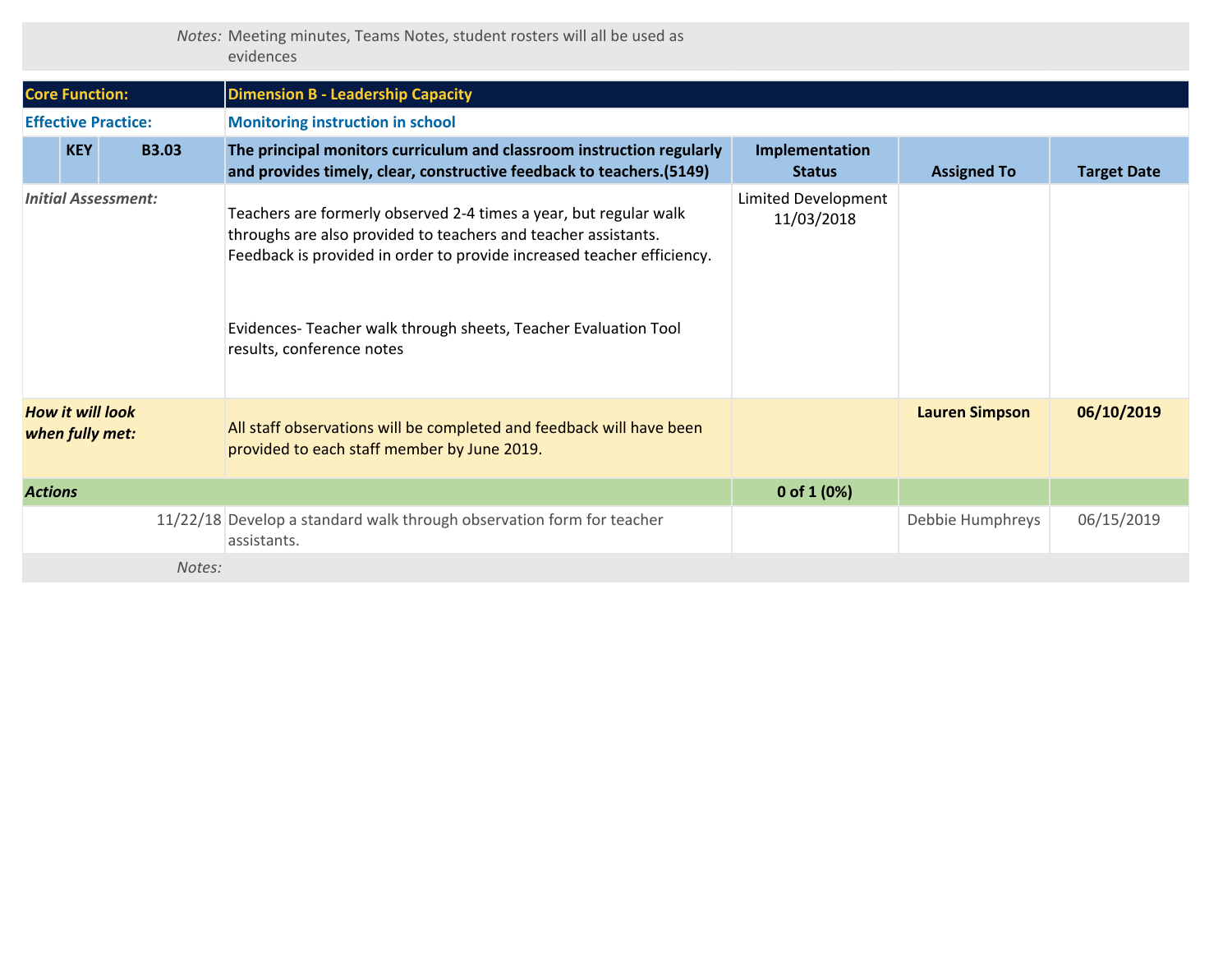|                                            | <b>Core Function:</b>                      | <b>Dimension C - Professional Capacity</b>                                                                                                                                                                                                                                                                                                                 |                                   |                       |                    |
|--------------------------------------------|--------------------------------------------|------------------------------------------------------------------------------------------------------------------------------------------------------------------------------------------------------------------------------------------------------------------------------------------------------------------------------------------------------------|-----------------------------------|-----------------------|--------------------|
|                                            | <b>Effective Practice:</b>                 | <b>Quality of professional development</b>                                                                                                                                                                                                                                                                                                                 |                                   |                       |                    |
|                                            | <b>KEY</b><br>C <sub>2.01</sub>            | The LEA/School regularly looks at school performance data and<br>aggregated classroom observation data and uses that data to make<br>decisions about school improvement and professional development<br>needs.(5159)                                                                                                                                       | Implementation<br><b>Status</b>   | <b>Assigned To</b>    | <b>Target Date</b> |
| <b>Initial Assessment:</b>                 |                                            | Data teams are just beginning to gel as the teams meet regularly to<br>discuss data and how to increase student achievement. Instructional<br>coaches, title I coaches, AIG specialist, and EC leaders look at data and<br>develop lessons and goals for all students.                                                                                     | Limited Development<br>11/03/2018 |                       |                    |
| <b>How it will look</b><br>when fully met: |                                            | Teams will meet monthly to discuss data and determine specific needs<br>of the students in all areas of the school. As noted in one of the other<br>goals, we will be monitoring progress in the AIG, 5th grade math and EC<br>areas with a greater deal of frequency than some other areas, but all<br>subgroups will be addressed through data analysis. |                                   | <b>Jerome Gidrey</b>  | 06/10/2019         |
| <b>Actions</b>                             |                                            |                                                                                                                                                                                                                                                                                                                                                            | 0 of 1 $(0%)$                     |                       |                    |
|                                            |                                            | 11/22/18 Provide additional online training modules and face to face PD for the<br>staff to ensure Data Teams processes are implemented.                                                                                                                                                                                                                   |                                   | Jerome Gidrey         | 06/15/2019         |
|                                            | Notes:                                     |                                                                                                                                                                                                                                                                                                                                                            |                                   |                       |                    |
|                                            | C <sub>2.03</sub>                          | The LEA/School provides all staff high quality, ongoing, job-<br>embedded, and differentiated professional development. (5163)                                                                                                                                                                                                                             | Implementation<br><b>Status</b>   | <b>Assigned To</b>    | <b>Target Date</b> |
| <b>Initial Assessment:</b>                 |                                            | Teachers are offered professional development opportunities<br>throughout the year. Many staff members take advantages of the PD<br>opportunities offered by the district as well; CPI, CDL, data teams, AVID,<br>PD refreshers, AIG, State & National conferences, and many other<br>career enhancing opportunities.                                      | Limited Development<br>11/03/2018 |                       |                    |
|                                            | <b>How it will look</b><br>when fully met: | All teacher and other staff member will have all required and desired<br>PD completed by June 2019. Each of the PD opportunities will assist in<br>increasing instruction and school-wide efficiency.                                                                                                                                                      |                                   | <b>Lauren Simpson</b> | 06/10/2019         |
| <b>Actions</b>                             |                                            |                                                                                                                                                                                                                                                                                                                                                            | 0 of 1 (0%)                       |                       |                    |
|                                            |                                            | 11/22/18 Monthly PD updates will be posted in the PLC room and score boarded.                                                                                                                                                                                                                                                                              |                                   | Abbie Noble           | 06/15/2019         |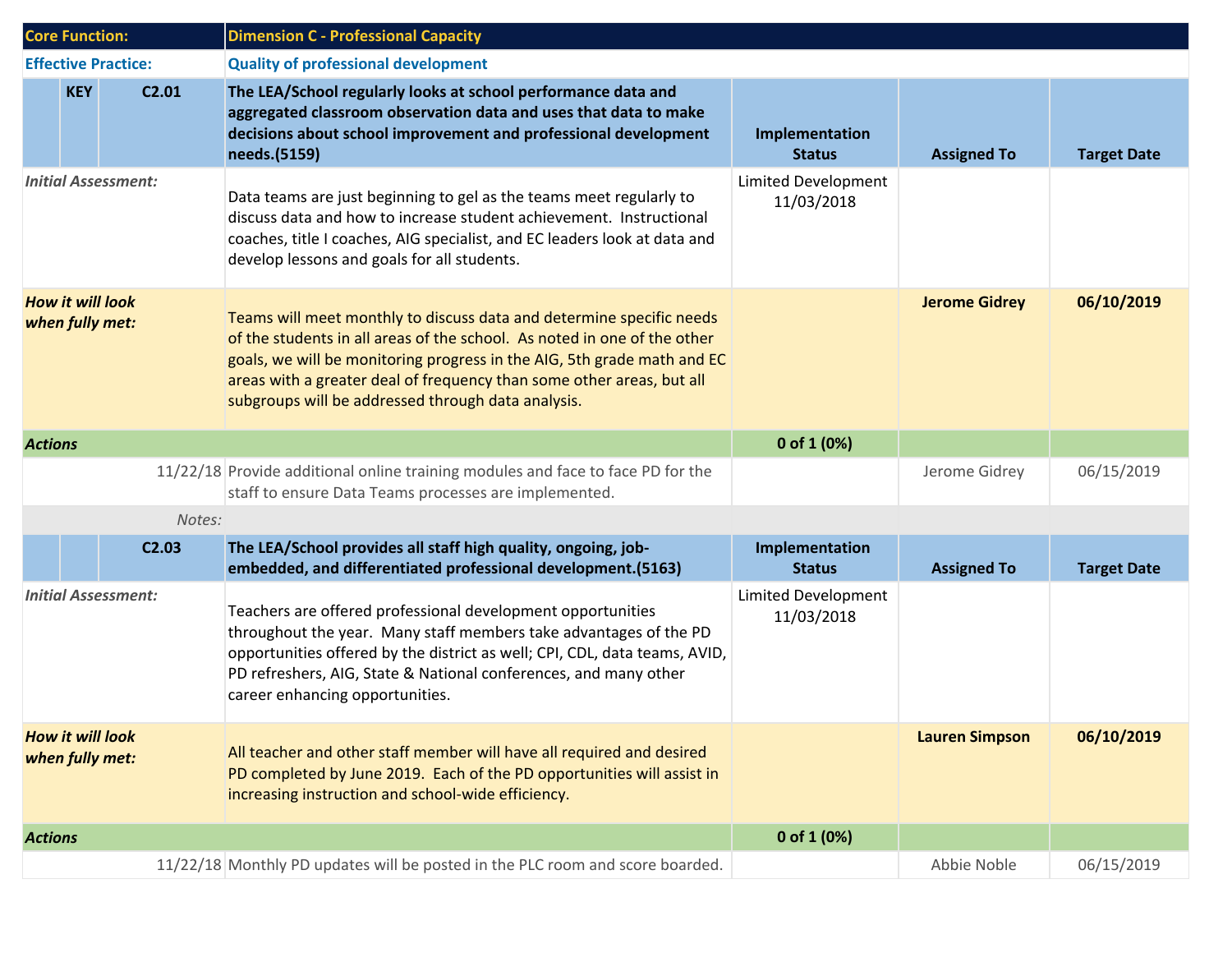*Notes:* Teachers will submit ongoing and completed PD to Ms. Noble and the scoreboard will be updated.

| <b>Core Function:</b>                      |            |                            | <b>Dimension C - Professional Capacity</b>                                                                                                                                                                                                                                                   |                                          |                     |                    |  |  |  |
|--------------------------------------------|------------|----------------------------|----------------------------------------------------------------------------------------------------------------------------------------------------------------------------------------------------------------------------------------------------------------------------------------------|------------------------------------------|---------------------|--------------------|--|--|--|
|                                            |            | <b>Effective Practice:</b> | <b>Talent recruitment and retention</b>                                                                                                                                                                                                                                                      |                                          |                     |                    |  |  |  |
|                                            | <b>KEY</b> | C3.04                      | The LEA/School has established a system of procedures and protocols<br>for recruiting, evaluating, rewarding, and replacing staff.(5168)                                                                                                                                                     | Implementation<br><b>Status</b>          | <b>Assigned To</b>  | <b>Target Date</b> |  |  |  |
| <b>Initial Assessment:</b>                 |            |                            | The school has resources and procedures in place to recruit, evaluate,<br>reward, and replace staff.                                                                                                                                                                                         | <b>Full Implementation</b><br>11/25/2018 |                     |                    |  |  |  |
| <b>Core Function:</b>                      |            |                            | <b>Dimension D - Planning and Operational Effectiveness</b>                                                                                                                                                                                                                                  |                                          |                     |                    |  |  |  |
|                                            |            | <b>Effective Practice:</b> | <b>Facilities and technology</b>                                                                                                                                                                                                                                                             |                                          |                     |                    |  |  |  |
|                                            |            | D2.05                      | The environment of the school (physical, social, emotional, and<br>behavioral) is safe, welcoming, and conducive to learning. (5854)                                                                                                                                                         | Implementation<br><b>Status</b>          | <b>Assigned To</b>  | <b>Target Date</b> |  |  |  |
| <b>Initial Assessment:</b>                 |            |                            | SSES is a Habits of the Mind themed school and efforts are in place to<br>continue this theme. With the addition of new staff members, to<br>include two administrators, the staff needs to be trained again.                                                                                | <b>Limited Development</b><br>11/03/2018 |                     |                    |  |  |  |
| <b>How it will look</b><br>when fully met: |            |                            | By June 2019, all staff and current students will have a good<br>understanding of the HOM finer points and be able to explain the<br>benefits of HOM to others. The students will be able to see the HOM<br>structure across the campus and understand the connection to their<br>own lives. |                                          | <b>Julie Deming</b> | 06/10/2019         |  |  |  |
| <b>Actions</b>                             |            |                            |                                                                                                                                                                                                                                                                                              | 0 of 1 (0%)                              |                     |                    |  |  |  |
|                                            |            |                            | 11/22/18 The school physical environment and overall culture will be focused on<br>HOM.                                                                                                                                                                                                      |                                          | Julie Deming        | 06/15/2019         |  |  |  |
|                                            |            |                            | Notes: HOM street signs will be order and displayed<br>HOM training and refreshers will be done.                                                                                                                                                                                             |                                          |                     |                    |  |  |  |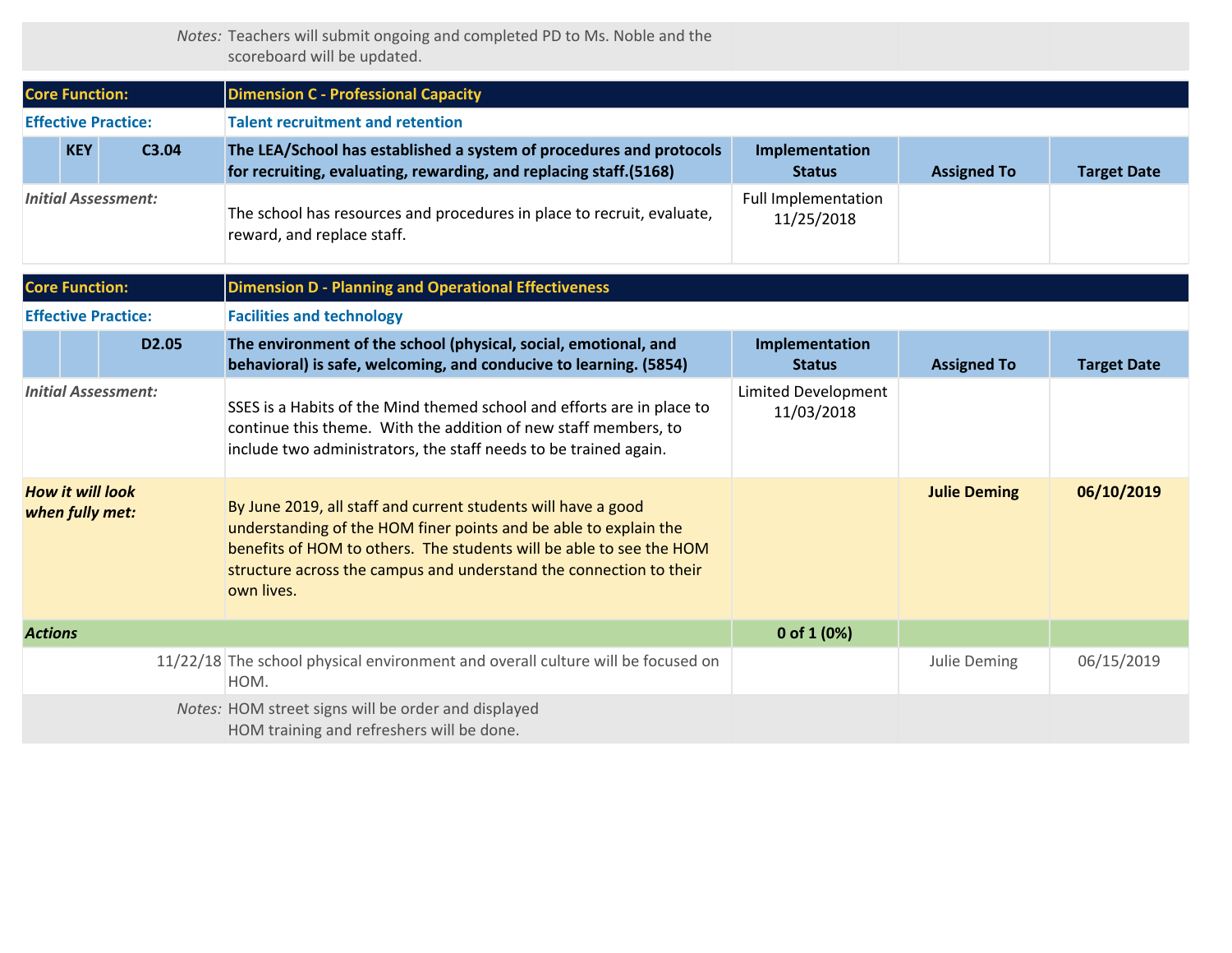|                                            | <b>Core Function:</b> |                            | <b>Dimension E - Families and Community</b>                                                                                                                                                                                                                                                                                                                                                                                                            |                                          |                      |                    |
|--------------------------------------------|-----------------------|----------------------------|--------------------------------------------------------------------------------------------------------------------------------------------------------------------------------------------------------------------------------------------------------------------------------------------------------------------------------------------------------------------------------------------------------------------------------------------------------|------------------------------------------|----------------------|--------------------|
|                                            |                       | <b>Effective Practice:</b> | <b>Family Engagement</b>                                                                                                                                                                                                                                                                                                                                                                                                                               |                                          |                      |                    |
|                                            |                       | E1.03                      | ALL teachers systematically report to parents/guardians the student's<br>mastery of specific standards-based objectives.(5179)                                                                                                                                                                                                                                                                                                                         | Implementation<br><b>Status</b>          | <b>Assigned To</b>   | <b>Target Date</b> |
| <b>Initial Assessment:</b>                 |                       |                            | There are several processes in place to provide routine communication<br>with parents; weekly emails, Remind, Bb Communications, newsletters,<br>Class Dojo, and several other means of communication. We will<br>continue to work towards developing a standardized communication<br>process which will work for all parents.<br>Evidences- Event sign in logs, parent emails, newsletters, meeting<br>minutes, PTO minutes, Bb communication reports | <b>Limited Development</b><br>11/03/2018 |                      |                    |
| <b>How it will look</b><br>when fully met: |                       |                            | Various communications to all stakeholders will be available and easily<br>identifiable at SSES.                                                                                                                                                                                                                                                                                                                                                       |                                          | <b>Jerome Gidrey</b> | 06/10/2019         |
| <b>Actions</b>                             |                       |                            |                                                                                                                                                                                                                                                                                                                                                                                                                                                        |                                          |                      |                    |
|                                            |                       |                            |                                                                                                                                                                                                                                                                                                                                                                                                                                                        |                                          |                      |                    |
|                                            |                       | Notes:                     |                                                                                                                                                                                                                                                                                                                                                                                                                                                        |                                          |                      |                    |
|                                            | <b>KEY</b>            | E1.06                      | The school regularly communicates with parents/guardians about its<br>expectations of them and the importance of the curriculum of the<br>home (what parents can do at home to support their children's<br>learning).(5182)                                                                                                                                                                                                                            | Implementation<br><b>Status</b>          | <b>Assigned To</b>   | <b>Target Date</b> |
| <b>Initial Assessment:</b>                 |                       |                            | The school offers monthly emails, newsletters and various other<br>communication methods to give them resources to increase student<br>effectiveness.                                                                                                                                                                                                                                                                                                  | <b>Full Implementation</b><br>11/25/2018 |                      |                    |